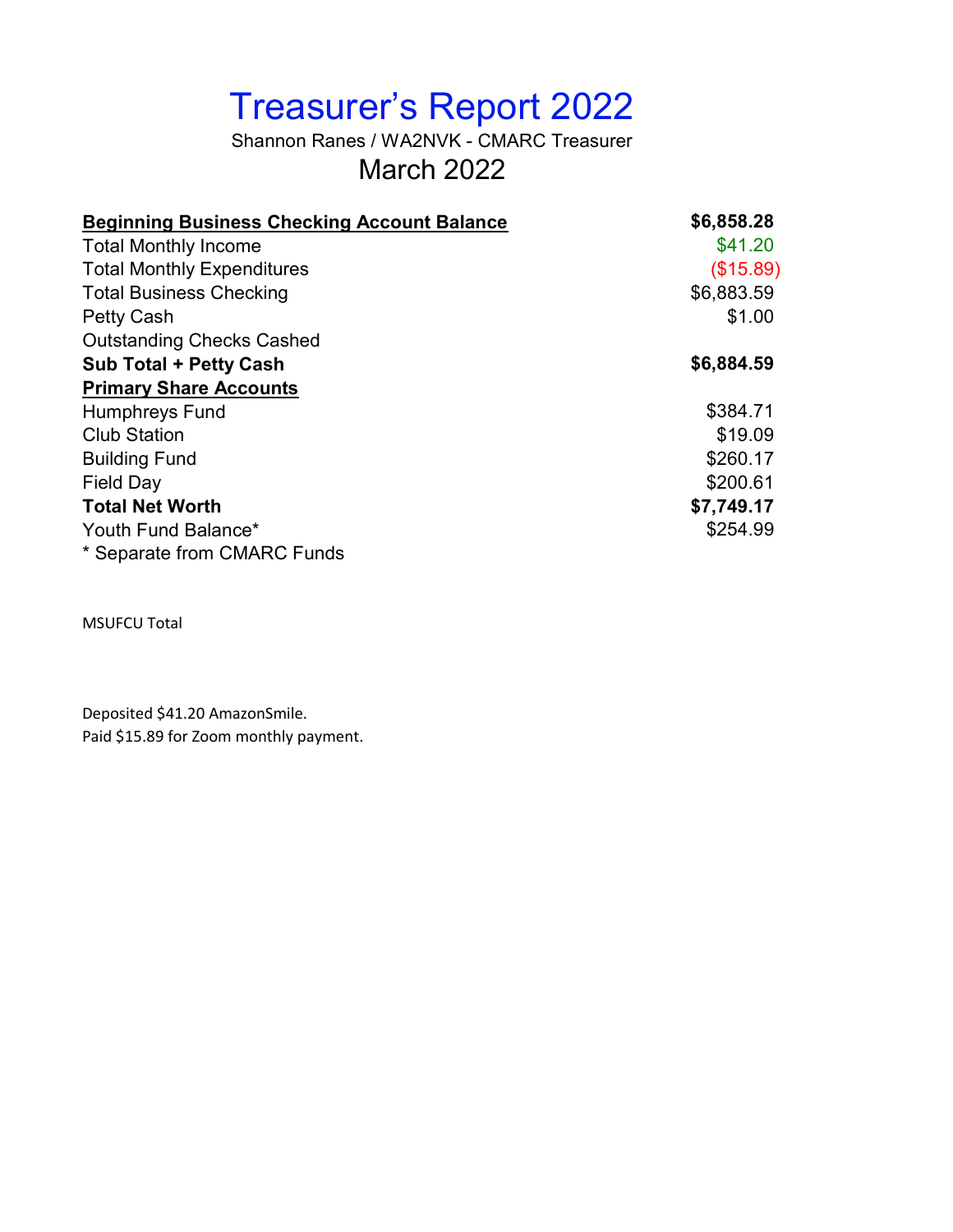#### **CENTRAL MICHIGAN AMATEUR RADIO CLUB BOARD MEETING MARCH 5, 2022**

PRESENT: Dan Beuchert, Dan Dembinski, Kelly Fitzgerald, Gregg Mulder, Shannon Ranes, Gordy Smith, Michael Wetzel

VISITORS: Abby Beuchert, John Doornhaag, Chris Ranes, Tom Rocheleau, Dave Vick

Dan D. called the meeting to order at 7:03pm.

**Building committee** - Meeting next week. Still possibly look at building in Lansing's Old Town.

**Zoom account** - Currently in Gordy's name. CentralMIARC@gmail.com

~Dan B. saved and uploaded last month's Bob Heil presentation recording to YouTube.

~More than one Board member should know the login info. We can add other account administrators. Probably several, approved by Board, so if something happens, more than one has information and can host.

ie power outages, wifi outages, death, etc. We should also have a back-up Zoom operator.

[~Board@CentralMIARC.com](mailto:Board@CentralMIARC.com) is the email to use if we want to send a message to everyone on the Board. Emails are forwarded to each Board member's personal email address.

~Shannon mentioned, if someone joins meeting later, they won't see the original messages on Zoom. If we give instructions, need to keep pasting them in Zoom if someone rejoins. Kelly and Dave mentioned can set up a macro so permanently leaves messages in Chat.

**General Meetings** - At this Friday night's meeting, we can use the tv that is on the stage in the auditorium. We can move it into the gym. Someone mentioned about donating a tv which could be left in the storage room. ~When we were at the Salvation Army location, there was a document that listed what things needed to be done before/at/after each meeting and who was doing what. Board members come early to the meeting at WLCC, so they know where things go?

**Auction** - After this Friday night's meeting. The items were Don McLain's and have been inventoried and priced. Dan D. said the antenna sold and he has the money. The amplifier sold and he will give the money once received on eBay. We'll use a webcam for Friday night's auction so those on Zoom can participant. Plan to have Meeting/Break/Auction. ~A pdf document that members can print off would be helpful. ~Dan D will send another message on the ListServ with auction items. ~Tom will update the website to list our next meeting and auction. ~Should we have a silent auction? ~Dan D. has researched product values online and a paper will be by each item, with the suggested price. ~About 30 items. ~Items not sold will be held for HamFest. ~An hour time limit.

**Storage at West Lansing Church of Christ** - We will have a day of down-sizing our storage footprint in the garage at South Lansing Church of Christ. Dan D. will ask for volunteers at the next meeting. We will keep the refrigerator. We paid about \$500 for it. Dan D. can store the items left over from tonight's auction Three dates we should look at: 3/19/22, 3/26/22, 4/2/22.

~We have our inventory which was begun about five years ago and contains some updates. Look at three categories - Keep. Get rid of. Store elsewhere because we will want in the future.

~We may need to store large items elsewhere. A couple members have offered.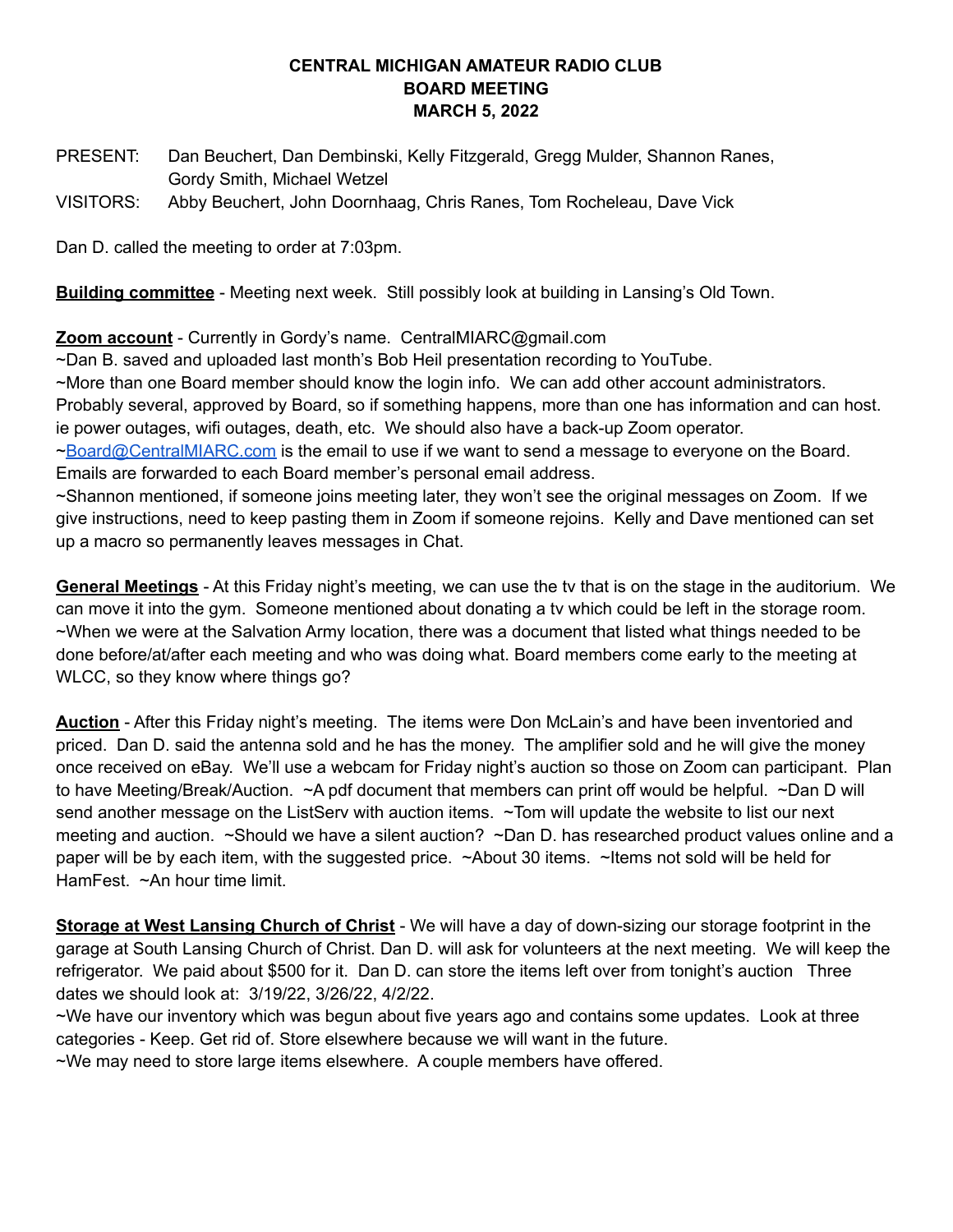**Mason Building/Property** - Discussion regarding the tower and antennas still at our former location in Mason. A For Sale sign is still in front of the building. Dan D. has left messages a couple times but no return calls. He will contact Kevin as well. Suggestion to have the Antenna Men take the towers/antennas down.

**Recording meetings/YouTube** - How do we want to proceed? Dan B. recorded both the business meeting and speaker portion of the the February meeting. Is everyone on board with taking business meetings and put them on YouTube? YES! If we start recording everything, it will wear people out. Items like Field Day, HamFEst, special speakers and occasions like Ladies Night/Ziegenbein, etc. If someone really wants to know what took place, they can read the meeting minutes. Not everyone will want to be on YouTube. We could tell people if they interact with the speaker, they will be on YouTube.

*Motion by Dan B. to put special presentations on YouTube and not business meetings. Second by Michael and Kelly at the same time. Approved by all. Motion passed.*

Dan B will remove the business meeting portion of the February meeting and re-upload Bob Heil's presentation to YouTube.

**Ideas for promoting ham radio** - Kelly's sister is a librarian in Indiana. At a local library, this month, they have a display about ham radio. What it is, what it does. Might be something we could do with local libraries here. They have a large meeting room at their library.

**Suggestion of changing by-laws by Dave Vick** - Why don't we have a number or minimum number required for decisions at CMARC Board meetings and General meetings? A long discussion took place regarding numbers, minimums, quorums, what is considered "present", how many members CMARC currently has and what number we could use as a minimum number in attention for a general meeting to be considered a meeting, Covid-times when numbers are low, when we were incorporated, dates, keeping votes an odd number, long-term club members mentioned a fourth member was always consulted before any purchase decisions were made like a refrigerator, bylaws specify the Board has seven members, questions about 5.7 and 5.8 wording, some of the current things we do could be from when we were a 501c7 instead of a 501c3. ~Dave will leave the Board to discuss and think about in the next month and look at the language. We will bring up at the April Board Meeting.

**Ziegenbein Nominations** - Tom is the head of the Committee. Due by 3/14/22. One of the statements in the rules is that we do not have to have a ZIegenbein Award.

**Field Day** - Dan B is the de facto leader since no one else has said they want to. He will check with Ed Hude about Raynor Park and contact the head of the Fairgrounds. Tom mentioned on the CMARC website it lists Raynor Park. If using Ingham County Fairgrounds, he can change the website. Members have asked about a more traditional Field Day with GOTA and picnic.

**HamFest** - Dan D. mentioned things are coming along.

### *Motion by Dan B. to adjourn the meeting at 9:00pm. Second by Kelly. Approved by all. Motion passed.*

Dan D. is learning the ropes of running meetings and proper language and procedures. Will consult Robert's Rules of Orders. Gregg asked that we remind everyone to please have a little slack with Daniel. He is new at this position and has never done this before. Give him a little lee-way to get used to the ropes.

Respectfully submitted, Shannon Ranes